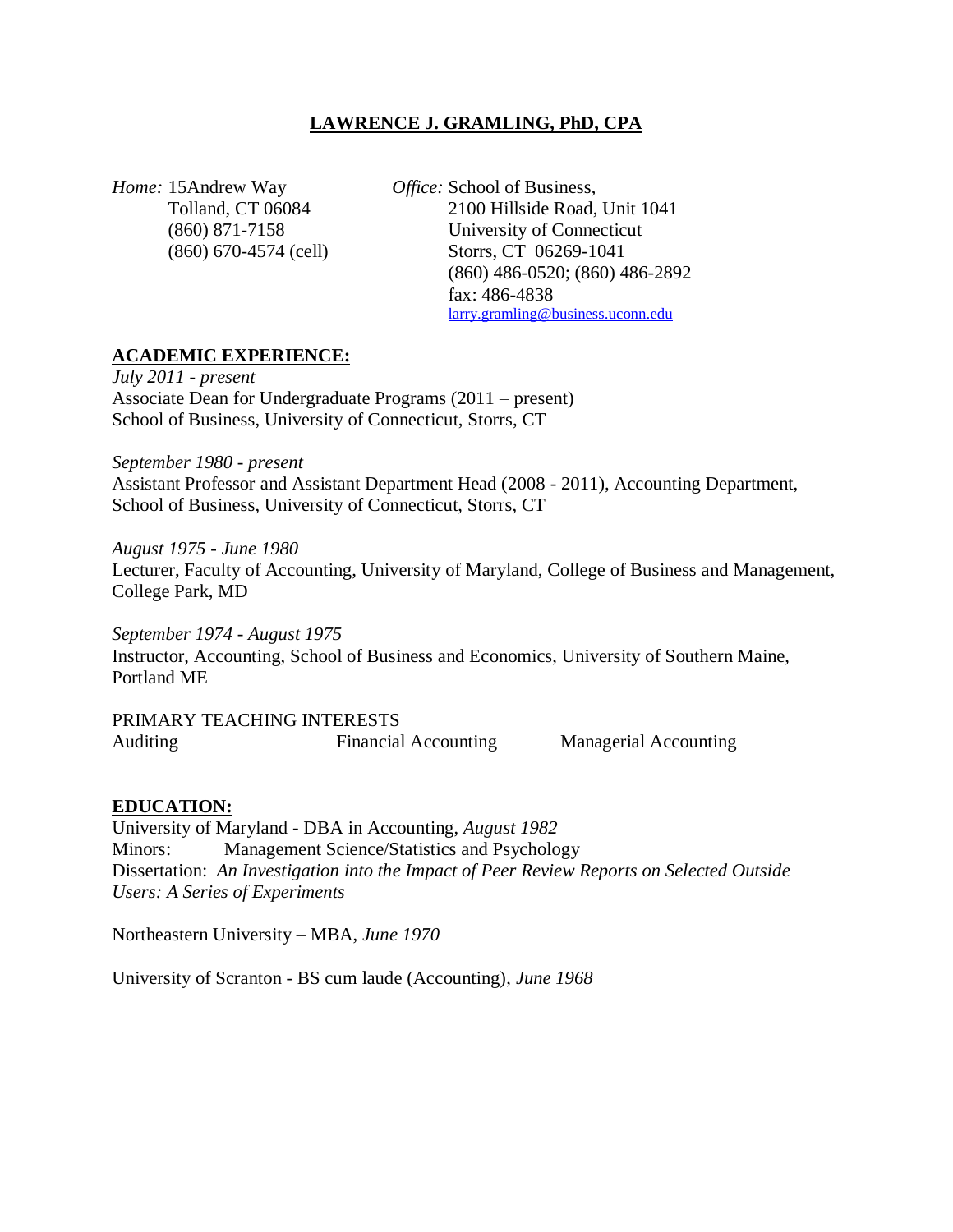#### **PUBLICATIONS:**

*The Ongoing Debate and Direction for Future Research about the Impact of the 150-Hour Education Requirement on the Supply of Certified Accountants,* co-authored with Andrew Rosman, Issues in Accounting Education, Vol. 28, No. 3, (August, 2013): 503-512

CCH *2016 U.S. Master GAAP Guide* with Richard Gesseck

CCH *2015 U.S. Master GAAP Guide* with Richard Gesseck

CCH *2014 U.S. Master GAAP Guide* with Richard Gesseck

CCH *2013 U.S. Master GAAP Guide* with Richard Gesseck

*The Ongoing Debate about the Impact of the 150-Hour Education Requirement on the Supply of Certified Public Accountants,* co-authored with Andrew Rosman, Issues in Accounting Education, Vol. 24, No. 4, (November 2009)

*The Importance of Creative Analytical Procedures in Fraud and Error Detection,* co-authored with James Bierstaker and Marcia Marien, Connecticut CPA, Vol. 47, Issue 4 (July/August 2006)

*And Throughout the Kingdom Prosperity Reigned,* The Trusted Professional, (The Newsletter of the New York State Society of CPAs), August, 2001

*An Introduction to the Collectible Sportscard Market: Potential Insights for Financial Markets*, co-authored with Thomas J. O'Brien and Mauricio Rodriguez, Managerial Finance, Vol. 21, No. 6 (December, 1995): 47-60.

*Small Business Audits in U.S. Practice,* Proceedings of the NOvAA Congress, SME-Accountancy International, October 13, 1994, Amsterdam, Netherlands

*The State of Regulation in the State* co-authored with David L. Guay, Connecticut CPA Quarterly, Vol. 53, No. 3 (March, 1990): 6-8.

CPA *Firm Peer Reviews: Do They Improve Quality?* co-authored with Wayne G. Bremser, The CPA Journal Vol. LVIII, No. 5 (May, 1988): 75-77.

*Forecasts and Projections: What CPAs are Doing,* co-authored with Robert A. Carubia, Connecticut CPA Quarterly, Vol. 50, no. 4 (June 1987): 24-25.

*Insurers' Perceptions of Riskiness of CPA Firms: A Replication and Extension,* Proceedings of the AAA Mid-Atlantic Regional Meeting, (March 14-16, 1985): 171-181.

*Peer Review in Accounting: Where Did it Come From?* Connecticut CPA Quarterly, Vol. 48, No. 2 (December 1984): 6-8.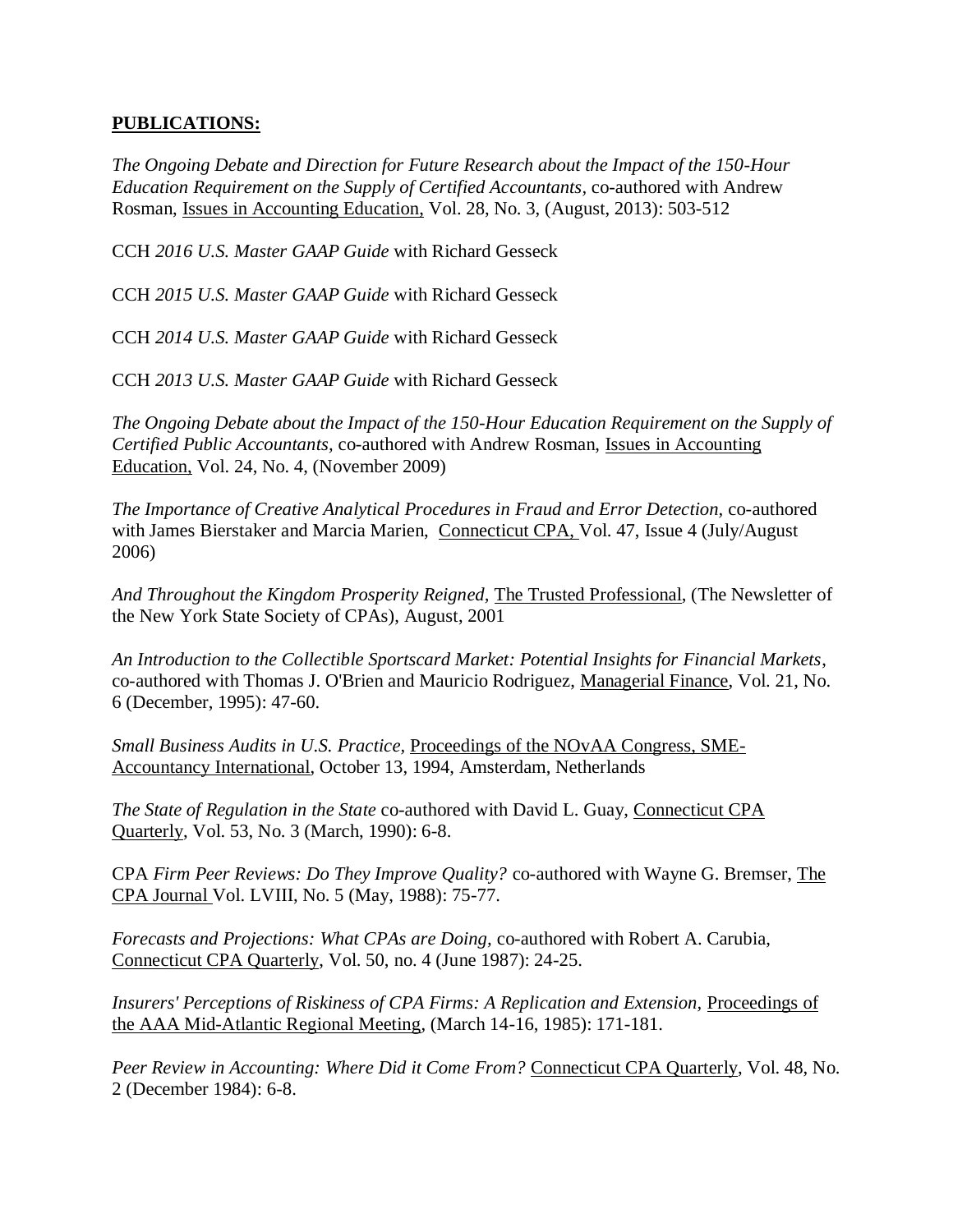*Factors Associated with CPA Firm Membership in the AICPA Division for CPA Firms: A Survey,* Proceedings of the AAA Mid-Atlantic Regional Meeting, (April 12-14, 1984): 28-33. *Accreditation of Accounting Programs* The Government Accountants Journal, Vol. XXXII, No. 4 (Winter 1983-84): 64-7.

*Is the 'Subject To' Audit Report Meaningful? An Experimental Investigation of Financial Analysts' Judgments,* co-authored with Philip M.J. Reckers, The Michigan CPA, Vol. XXXI, No. 1 (July/August 1979): 63-8.

**PAPER PRESENTATIONS** (not included in Publications section above):

*MLB's Next Expansion,* Plenary Session Presentation at Cooperstown Symposium on Baseball & American Culture, National Baseball Hall of Fame, Cooperstown, NY, May 27, 2015

*The Effect of Information about Management on Auditors' Inherent and Fraud Risk Assessments*, at research roundtable at AAA Auditing Midyear Conference, Austin, TX, Jan. 2008

*Whaling Voyage Accounting: The Ship 'Hector'*, 1987 Northeast AAA Regional Meeting, April 4, 1987, Hartford, CT

*Measuring Relative Strength of Factors Associated with Students' Job Selection Decisions: An Experiment,* 1985 AAA National Meeting, August 21, 1985, Reno NV.

*Consequences of Publicly Reported CPA Firm Peer Review Information to Bankers*, 1985 AAA Northeast Regional Meeting, April 19, 1985, Syracuse NY.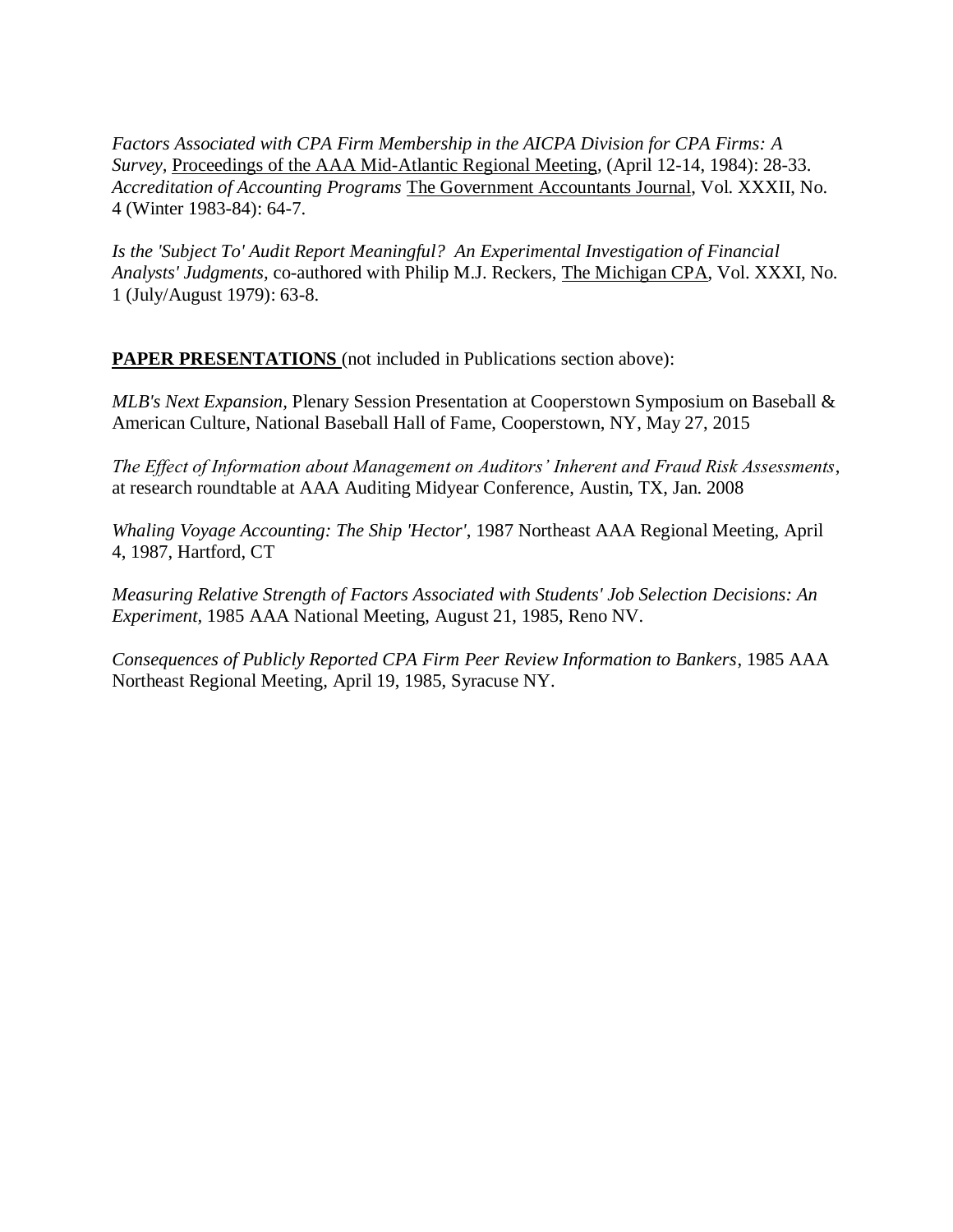## **SIGNIFICANT PROFESSIONAL EXPERIENCE:**

**CPA** - Connecticut Certificate No. 9445 Massachusetts Certificate No. 4653

#### *July 1970 - August 1974*

Audit staff of Coopers & Lybrand, Boston. Diversified audit and SEC experience on manufacturing, utility, and financial services clients

#### *October 1986 - Present*

Various consulting with CPA Firms concerning quality control standards for professional practices and technical issues

## **PROFESSIONAL TEACHING AND SEMINAR EXPERIENCE**:

Have developed and taught numerous professional seminars on:

- Accounting and auditing standards update
- Professional ethics
- Professional Staff Training
- Audit planning
- Audit sampling
- Analytical review

## **SIGNIFICANT UNIVERSITY OF CONNECTICUT SERVICE: University Senate**

*February 2014 – present*  Member, Provost's Ad Hoc Committee to Review Academic Advising

*September 2003 – 2007; 2010-2013; 2015 - present* Member, University of Connecticut Senate

#### *September 2004 – present*

Member, University of Connecticut Senate Scholastic Standards Committee; Chair June, 2012 to May 2013, Acting Chair, Spring 2011

*September 2009 – 2010; 2011 - present* Member, University Interdisciplinary Curriculum and Courses Committee

*September 2003 – 2007; 2015* Member, University of Connecticut Board of Trustees' Committee on Institutional Advancement

*February 2011 - 2012* Member, First Year Programs Faculty Oversight Committee

*September 1993 – August 1998* Member, University of Connecticut Senate Enrollment Management Committee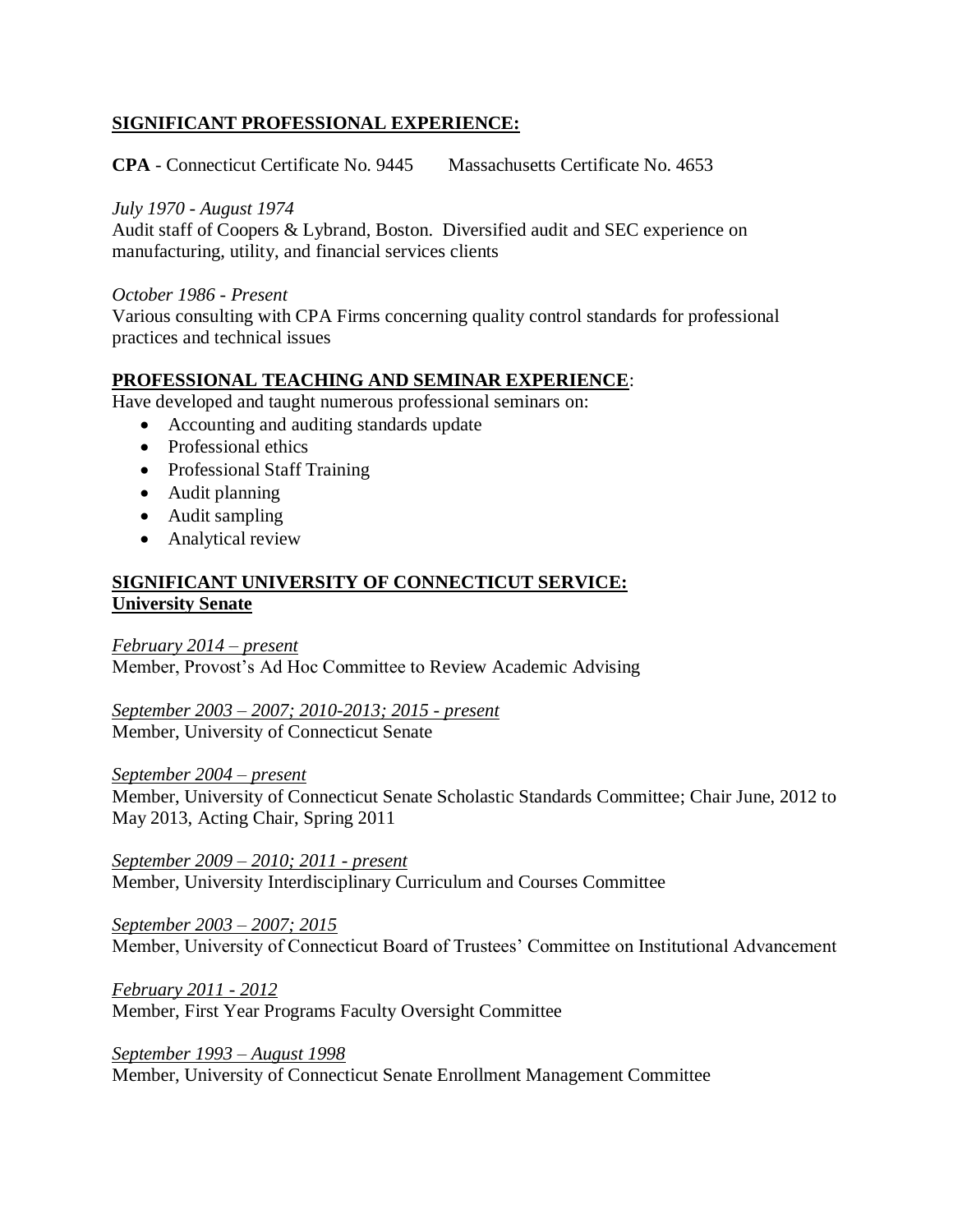#### *July 1996 - October 1996*

Chairperson of University of Connecticut, Center for Undergraduate Education, Upper Division Working Group

*September 1994 - September 1996* Chairperson of University of Connecticut re-Accreditation Self-Study subcommittee

#### **University Honors Program**

*January 1996 - August 1996* Interim Director, University of Connecticut Honors Program

*September 1989 – February 2007; 2011- 2014* Member, Honors Board of Associate Directors, University of Connecticut Honors Program

*October 2002 - January 2003* Member of University of Connecticut Honors Program External Review Team

*October 2002 – April 2003* Chairperson of University of Connecticut Search Committee for Associate Director of Honors Program

## **University Athletics**

*October 2004 - Present* University of Connecticut Representative to the national *Coalition on Intercollegiate Athletics (COIA);* Member of Steering Committee of COIA, 2007 - Present

*September 2005 – June 2011; June 2013 - present* Member, University of Connecticut *President's Athletic Advisory Committee*

*September 1990 – June 2012* Member, *Faculty Advisory Committee*, Counseling Program for Intercollegiate Athletics

## **OTHER SIGNIFICANT UCONN SCHOOL OF BUSINESS SERVICE**

*July 1982 – July 1997* Beta Alpha Psi Faculty Advisor *September 1988 - May 1991* Beta Gamma Sigma - President (1989-91), and Vice-President (1988-89) *September 1992 - September 1997* Faculty Coordinator for the Volunteer Income Tax Assistance Program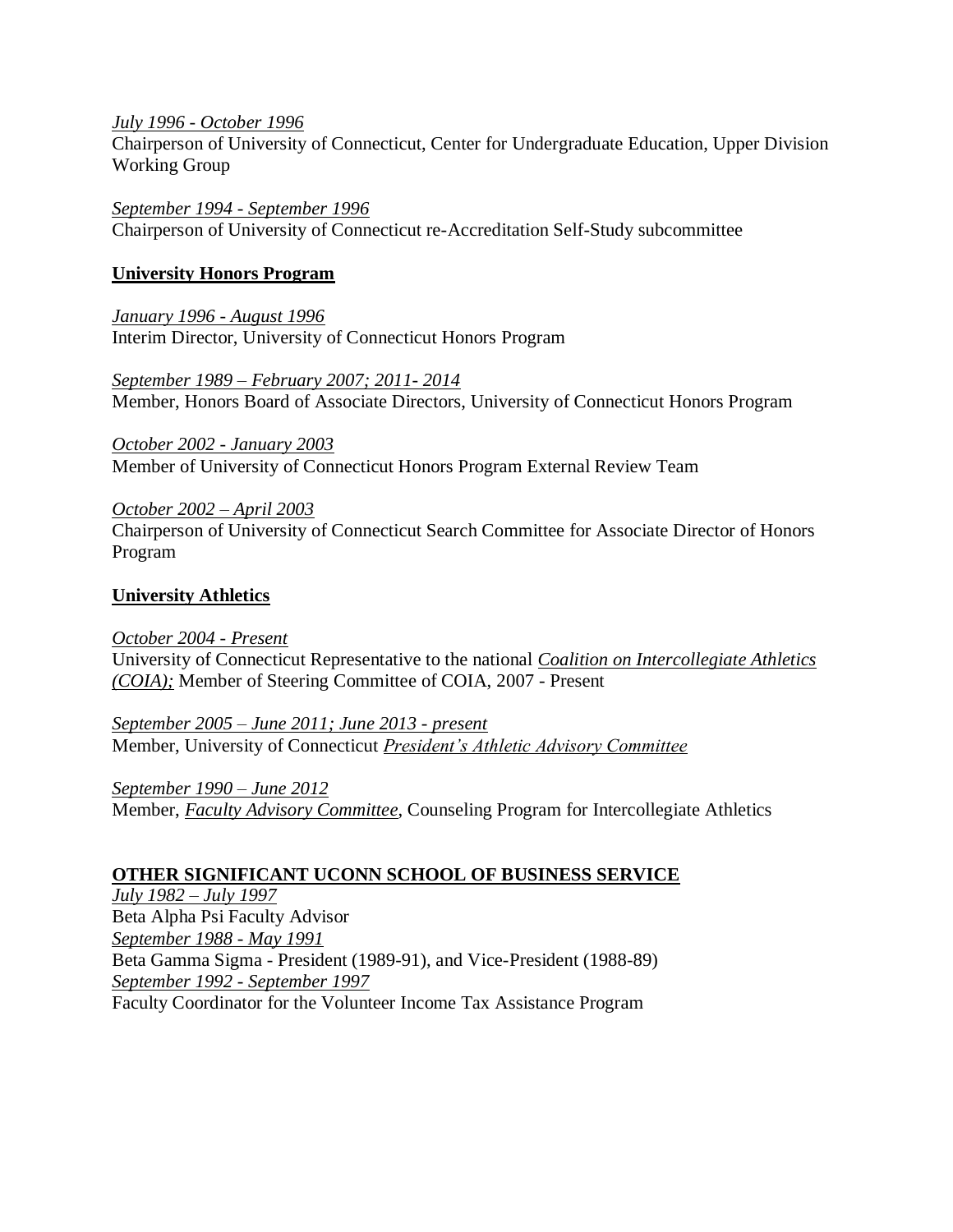## **MAJOR AWARDS:**

Honors Faculty Member of the Year, University of Connecticut, 2010

School of Business Undergraduate Teaching Excellence Award, co-recipient, *2002*

Outstanding Service Award, School of Business, *1991*

Connecticut Society of Certified Public Accountants, Outstanding Discussion Leader Award: *1989, 1993, 1994, 1996 and 1998.*

American Institute of Certified Public Accountants, Outstanding Instructor Award: *1993*

University of Connecticut, School of Business Faculty Course Development Grant, *1993 and 1995*

Coopers & Lybrand Foundation--Curriculum Development Program, grant to integrate computer technology into accounting curriculum, *1985*.

Outstanding Accounting Professor Award, voted by Senior Accounting students, University of Connecticut, *1984, 1985, 1986, 1987, 1992, 1994, 1997 and 2004.*

Award for Teaching Excellence, campus-wide recognition, University of Maryland, *1980*